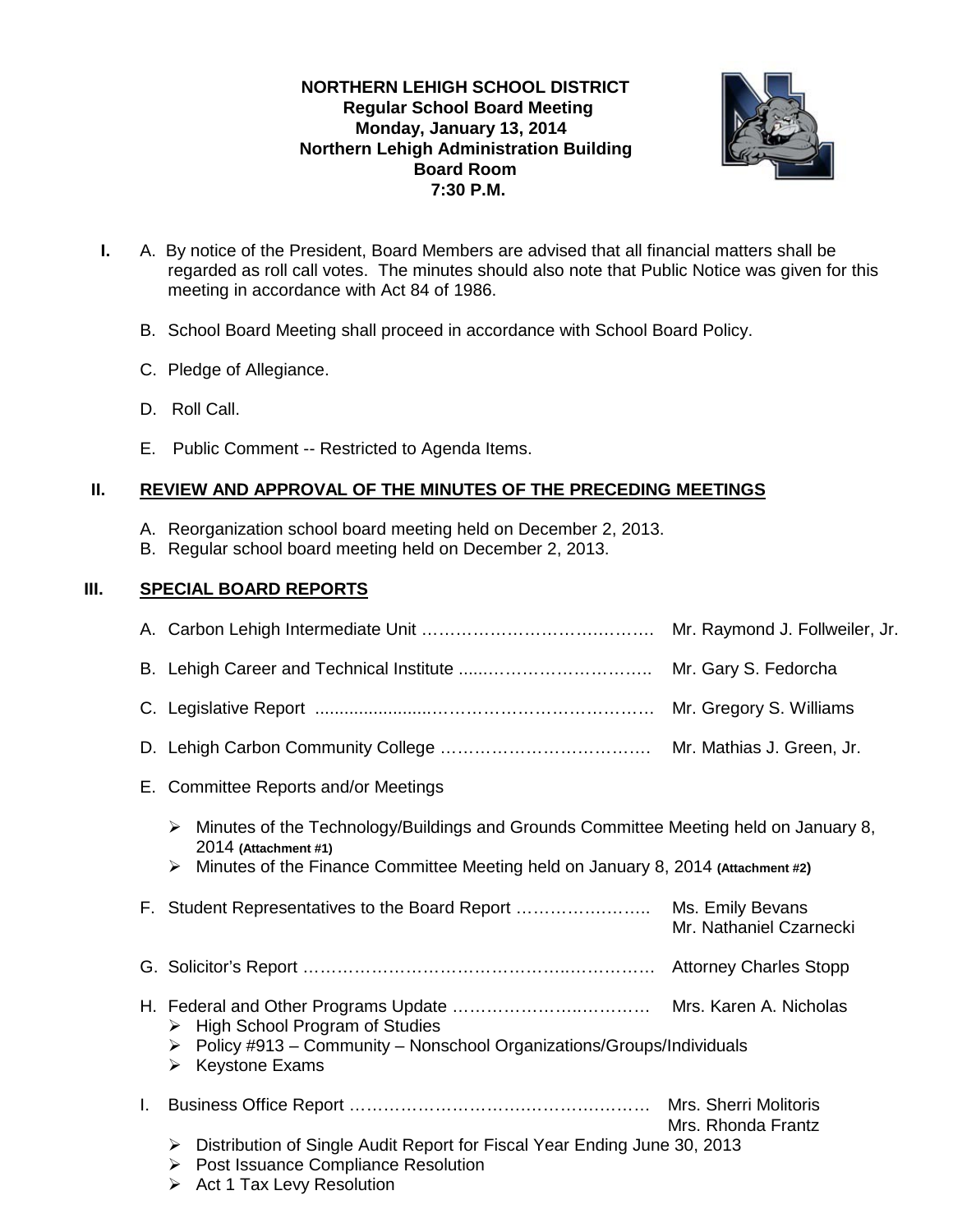- J. Superintendent's Report ………………..………………….……….. Mr. Michael W. Michaels
	- $\triangleright$  School Board Recognition Month
	- ▶ Presentation of PSBA School Board Service Award **Mathias J. Green, Jr. – 36 years of service**
	- $\geq$  January 21, 2014, February 14, 2014 Snow Make Up Days 2014-2015 Calendar in Progress
	- $\triangleright$  Graduation date will be locked in by April
	- $\triangleright$  Ethics Forms
- K. An executive session will be held at 6:45 p.m. in the Administration Office Conference Room.

#### **IV. PERSONNEL**

## A. Resignations

- 1. Accept the resignation of Lora Krum from her position as Elementary Music Teacher effective the end of the work day on January 21, 2014.
- 2. Accept the resignation of Ellen Kiss from her position as High School Emotional Support Aide effective the end of the work day on January 17, 2014.
- 3. Accept the resignation of Katrina Wehr as Assistant Track & Field Coach. Ms. Wehr has accepted a full time position in the Philadelphia area.

## B. Co-Curricular Appointment 2013-2014

| Ashlie Eckert   | <b>Assistant Track Coach</b>       | \$2,990.49 |
|-----------------|------------------------------------|------------|
| Stephen Jonkman | Elementary Chorus Advisor (Spring) | \$303.42   |

## C. Co-Curricular Appointments 2014-2015

| 00 0011100101 / IPPOINTING LOT I LOTO                                                   |  |                                                |              |  |
|-----------------------------------------------------------------------------------------|--|------------------------------------------------|--------------|--|
| Joseph Tout                                                                             |  | <b>Head Football Coach</b>                     | $$7,084.32*$ |  |
| Stephen Hluschak                                                                        |  | <b>Assistant Football Coach</b>                | $$4,604.11*$ |  |
| <b>Mark Lavine</b>                                                                      |  | <b>Assistant Football Coach</b>                | $$4,604.11*$ |  |
| Andrew Lynn                                                                             |  | <b>Assistant Football Coach</b>                | $$4,604.11*$ |  |
| <b>Cory Hartsell</b>                                                                    |  | <b>Assistant Football Coach</b>                | $$4,604.11*$ |  |
| <b>Manny Guedes</b>                                                                     |  | <b>Assistant Football Coach</b>                | $$4,604.11*$ |  |
| <b>Terry Bowman</b>                                                                     |  | <b>Assistant Football Coach-Shared Stipend</b> | $$2,302.06*$ |  |
| Alden Farber                                                                            |  | <b>Assistant Football Coach-Shared Stipend</b> | $$2,302.06*$ |  |
| <b>Jessica Frew</b>                                                                     |  | <b>Head Field Hockey Coach</b>                 | $$4,244.38*$ |  |
| <b>Kelly Follweiler</b>                                                                 |  | <b>Assistant Field Hockey Coach</b>            | $$2,758.34*$ |  |
| Elizabeth Chunko                                                                        |  | Middle School Field Hockey Coach               | $$2,703.72*$ |  |
| David Oertner                                                                           |  | <b>Head Cross Country Coach</b>                | $$4,244.38*$ |  |
| <b>Elizabeth Case</b>                                                                   |  | <b>Assistant Cross Country Coach</b>           | $$2,758.34*$ |  |
| Richard J. Jones                                                                        |  | Head Boy's Soccer Coach                        | $$5,120.65*$ |  |
| Eric Schmidt                                                                            |  | <b>Assistant Boy's Soccer Coach</b>            | $$2,844.82*$ |  |
| Jason Reinhard                                                                          |  | <b>Head Girl's Soccer Coach</b>                | $$5,120.65*$ |  |
| Patricia Jones                                                                          |  | <b>Assistant Girl's Soccer Coach</b>           | $$2,844.82*$ |  |
| *2013-2014 salaries will apply until a new collective bargaining agreement is approved. |  |                                                |              |  |

#### D. Game Worker 2013-2014

Approve the following person to be a Game Worker for the 2013-2014 school year. Game Workers consist of ticket sellers and takers, game announcers, scoreboard operators, timers, field judges, scorekeepers. Rate of pay is consistent with the rates approved on the 2013- 2014 Supplementary Personnel Salary Schedule.

**\*Pending Verification of Missing Personnel File Items**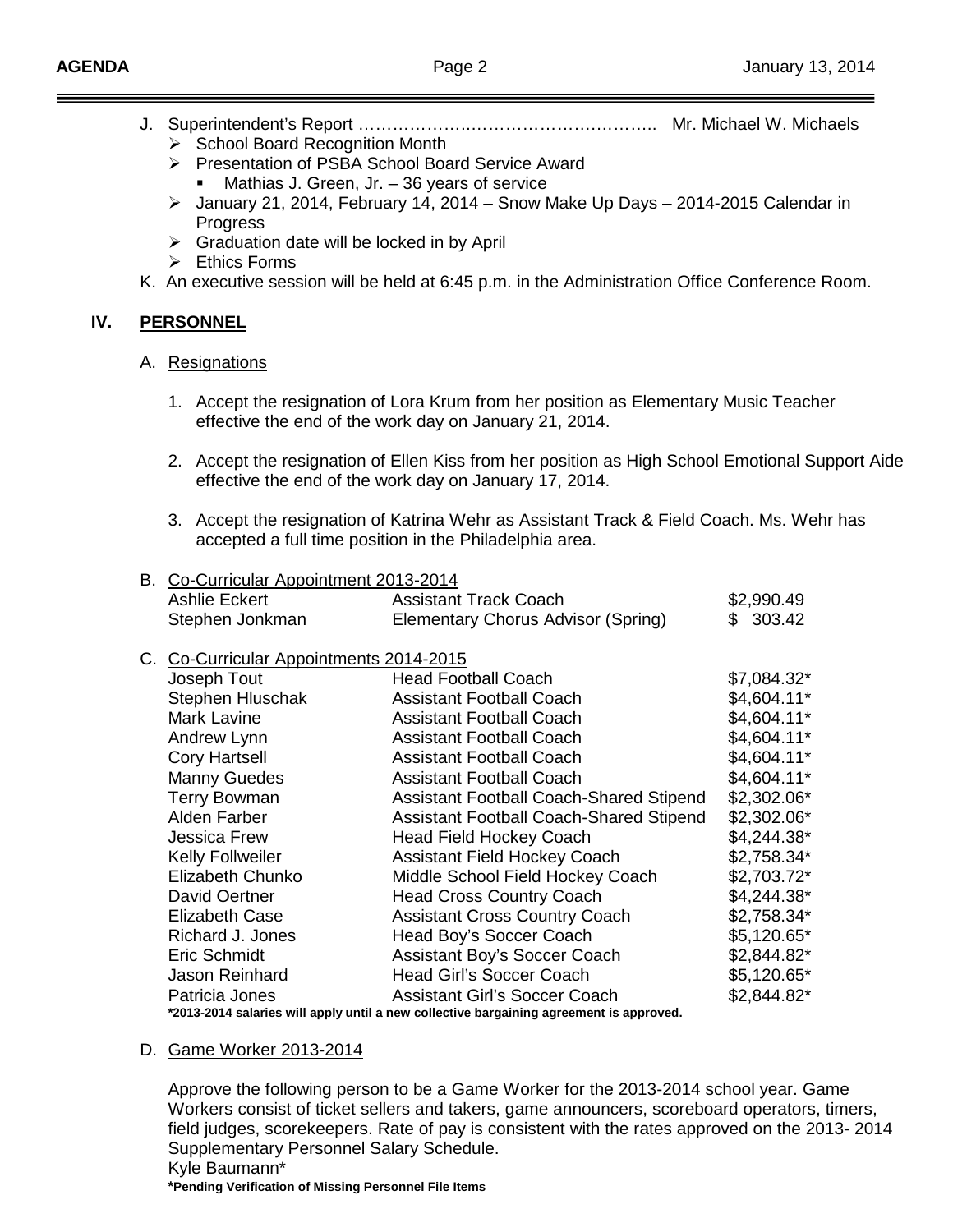## E. Co-Curricular Volunteers 2013-2014

| Kyle Baumann*                                         | <b>Assistant Wrestling Coach</b> |  |  |  |
|-------------------------------------------------------|----------------------------------|--|--|--|
| Marcus Hardiman*                                      | <b>Assistant Wrestling Coach</b> |  |  |  |
| Dean Wagaman*                                         | <b>Assistant Softball Coach</b>  |  |  |  |
| *Pending Verification of Missing Personnel File Items |                                  |  |  |  |

### F. Co-Curricular Volunteers 2014-2015

| Sarah Arndt                                           | <b>Assistant Field Hockey Coach</b>  |  |  |  |
|-------------------------------------------------------|--------------------------------------|--|--|--|
| Heather Chandler*                                     | <b>Assistant Field Hockey Coach</b>  |  |  |  |
| Jaclyn Follweiler                                     | <b>Assistant Field Hockey Coach</b>  |  |  |  |
| Alex Haberern*                                        | Assistant Boy's Soccer Coach         |  |  |  |
| <b>Michael Strohl</b>                                 | <b>Assistant Football Coach</b>      |  |  |  |
| Amy Zeiser                                            | <b>Assistant Cross Country Coach</b> |  |  |  |
| *Pending Verification of Missing Personnel File Items |                                      |  |  |  |

## G. <u>Substitute</u>

#### 1. Non-Instructional

Approve the following individual as a substitute custodial maintenance worker for the 2013-2014 school year at the 2013-2014 substitute rate as approved on the Supplementary Personnel Salary Schedule:

Charles George\* **\*Pending Verification of Missing Documents**

## **V. POLICY**

#### A. Board Governance Standards/Code of Conduct

Approve to reaffirm the school board governance standards and code of conduct referenced in school board policy #011 – Local Board Procedures – Board Governance Standards/Code of Conduct as recommended by the Pennsylvania School Board Association. **(Attachment #3)**

#### B. Board Policy First Reading

1. Approve school board policy #913 – Community – Nonschool Organizations/Groups/Individuals, as presented after first reading. **(Attachment #4)**

## **VI. CONFERENCES**

- A. Rhonda Frantz A/CAPA Spring Conference March 20-21, 2014 Hershey, PA Registration: \$190.00, Lodging: \$247.00, Travel: \$90.00, Meals: \$15.00 – Total Approximate Cost: \$542.00 – Funding: Business Office Budget **(Attachment #5)**
- B. Bryan Geist  $47<sup>th</sup>$  Pennsylvania State Athletic Directors Association Conference March 18-21, 2014 – Hershey Lodge, Hershey, PA – Registration: \$345.00, Lodging: \$513.00 – Total Approximate Cost: \$858.00 – Funding: Athletic Department Budget **(Attachment #6)**

## **VII. CURRICULUM AND INSTRUCTION**

A. Approve the High School Program of Studies Book for 2014-2015 school year as presented and recommended by Administration. **(Distributed to Board Members Only).** 

## **VIII. OLD BUSINESS**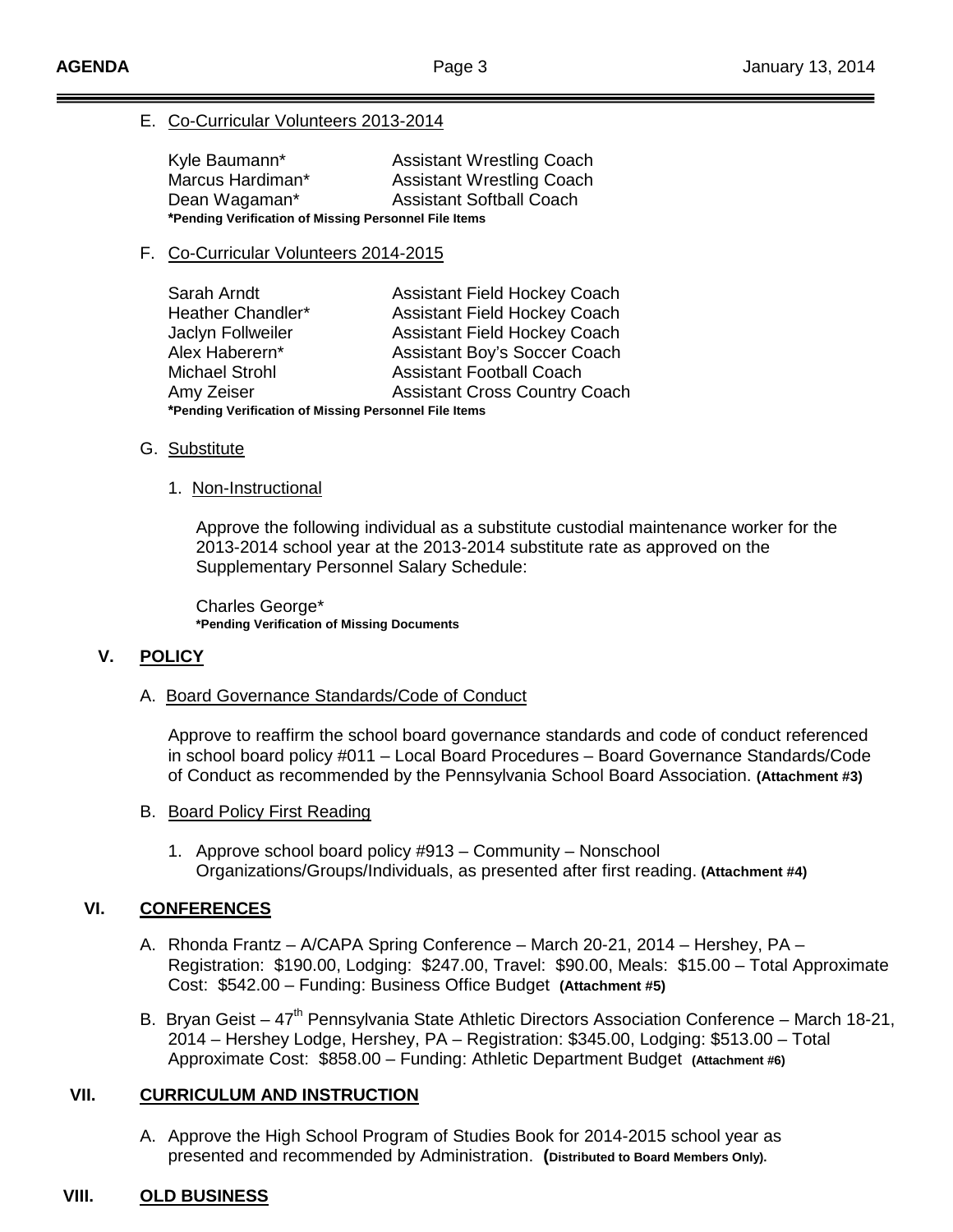### **IX. NEW BUSINESS**

- A. Resolution for School Board Director Recognition Month January 2014
	- **WHEREAS**, the role of locally elected school officials has served the Commonwealth of Pennsylvania and local communities in meeting the needs of public education since the passage of the Free School Act in 1834; and
	- **WHEREAS**, these local boards have discharged their responsibilities to public education in a manner which has placed public education in the forefront of our educational systems; and
	- **WHEREAS**, locally elected officials have distinguished themselves and their communities in this non-paid, volunteer public service commitment; and
	- **WHEREAS**, the contributions of these men and women who serve on the Northern Lehigh Board of School Directors:
		- Robin T. Distler Gary S. Fedorcha Raymond J. Follweiler, Jr. Mathias J. Green, Jr. Natalie J. Green Edward E. Hartman Robert J. Keegan Donna M. Kulp Gregory S. Williams

should be recognized and appreciated by those who benefit from the workings of our public school system;

- **NOW THEREFORE BE IT RESOLVED** that the Board of Director of the Pennsylvania School Boards Association hereby proclaims the month of January as School Director Recognition Month in this commonwealth; and
- **FURTHER RESOLVE** that this proclamation be communicated to all school districts, school officials and local communities in a planned program which brings visibility and awareness of the role of locally elected school officials to the citizenry of this commonwealth.

## **X. FINANCIAL**

- A. Approve the Following Financial Reports:
	- 1. General Fund Account month of November
	- 2. NLMS Student Activities Account month of November
	- 3. NLHS Student Activities and Scholarship Account month of November
- B. Approve the Following List of Bills:
	- 1. General Fund months of December and January
	- 2. Refreshment Stand month of December
	- 3. Cafeteria Fund month of December
	- 4. Capital Projects month of December
- C. RESOLVED, the Board of Education approves and adopts the Resolution regarding Post Issuance Compliance Procedures, as presented. **(Attachment #7)**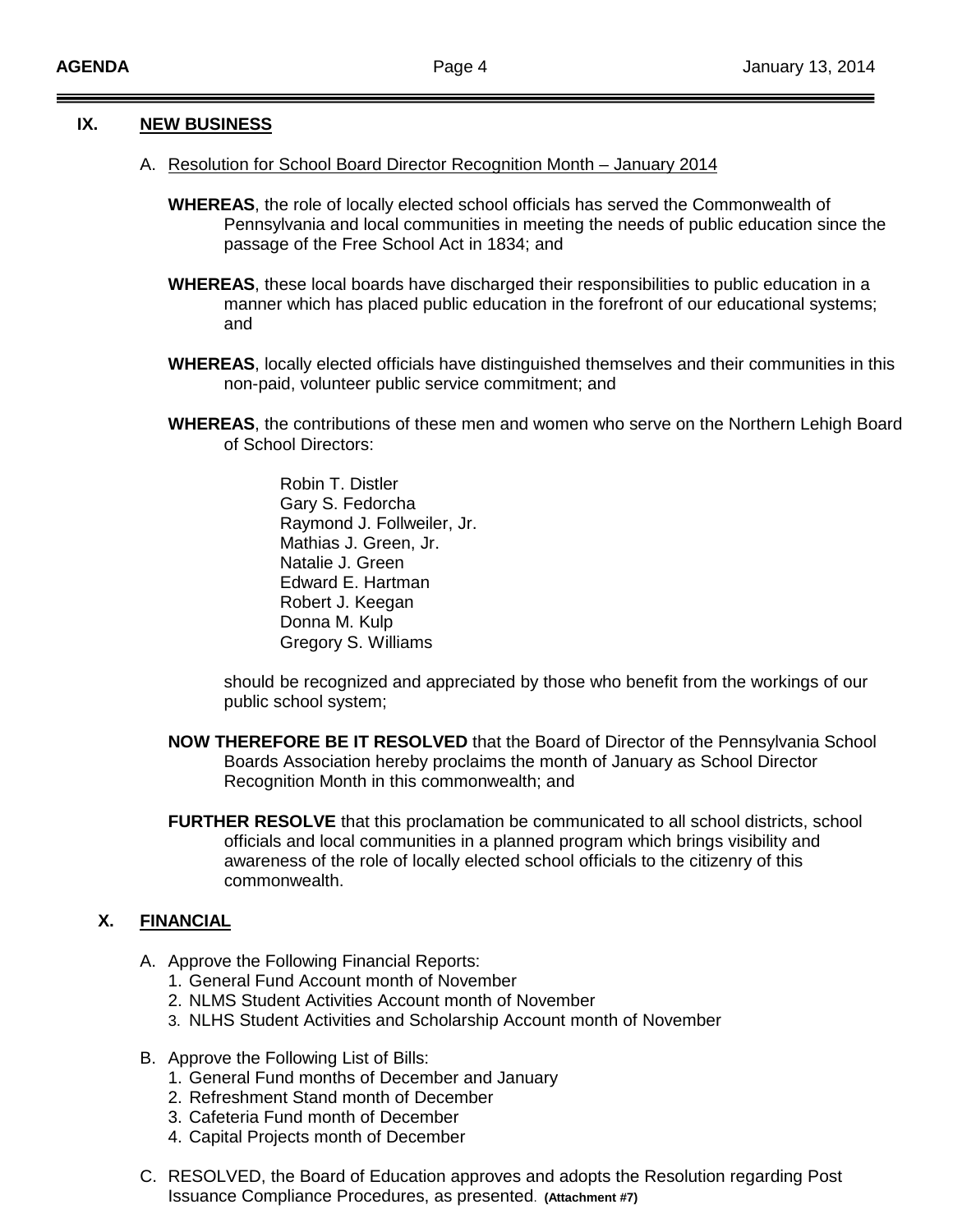- D. Approve the Assignment of Athletic Trainer Agreement between Orthopaedic Associates of Allentown, the Lehigh Valley Hospital and the Northern Lehigh School District, as presented. **(Attachment #8)**
- E. Approve abatement/exoneration requests of per capita taxes, for the residents that fall within the guidelines, as presented. **(Attachment #9)**
- F. Approve a donation to the Slatington Public Library to be added to the 2014-2015 school year budget in the amount of \$5,000.
- G. Approve the addition of a MS Spring Co-ed Soccer program to begin during the 2014-2015 school year. Cost for this program will include one coaching position, supplies, transportation, officials and game workers. Cost during the 2014-2015 school year will not exceed \$5,000.
- H. Approve the Student Transportation contract with Brandywine Transportation, Inc. (A Gross Group Company) for the school years, 2015-2016, 2016-2017, 2017-2018, 2018- 2019, 2019-2020 and 2020-2021 at the proposed rates as presented. Brandywine Transportation, Inc. will also lease the bus garage on the property at a cost of \$18,000.00 per year (\$1,500 per month) for the duration of the contract. **(Distributed to Board Members Only)**

#### I. Act 1 Tax Levy Resolution

#### **NORTHERN LEHIGH SCHOOL DISTRICT BOARD OF DIRECTORS**

#### **RESOLUTION**

**WHEREAS,** on June 27, 2006, the Pennsylvania legislature passed Act 1 of Special Session 2006, entitled the "Taxpayer Relief Act" (hereinafter "Act 1");

**WHEREAS,** Act 1 requires school districts to limit tax increases to the level set by an inflation index unless the tax increase is approved by voters in a referendum or the school district obtains from the Department of Education or a court of common pleas certain referendum exceptions;

**WHEREAS,** Act 1 does, however, allow a board of school directors to elect to adopt a resolution indicating that it will not raise the rate of any tax for the support of the public schools for the following fiscal year by more than its index, provided this resolution must be adopted no later than 110 days prior to the date of the election immediately preceding the upcoming fiscal year;

**WHEREAS,** the Northern Lehigh School District index for the 2014-2015 fiscal year is 2.8%;

**WHEREAS,** the Northern Lehigh School District Board of Directors has made the decision that it shall not raise the rate of any tax for the support of the Northern Lehigh School District for the 2014-2015 fiscal year by more than its index.

**AND NOW,** on this 13th day of January, 2014, it is hereby **RESOLVED** by the Northern Lehigh School District (hereinafter "District") Board of Directors (hereinafter "Board") the following:

1. The Board certifies that it will not increase any school district tax for the 2014-2015 school year at a rate that exceeds the index as calculated by the Pennsylvania Department of Education.